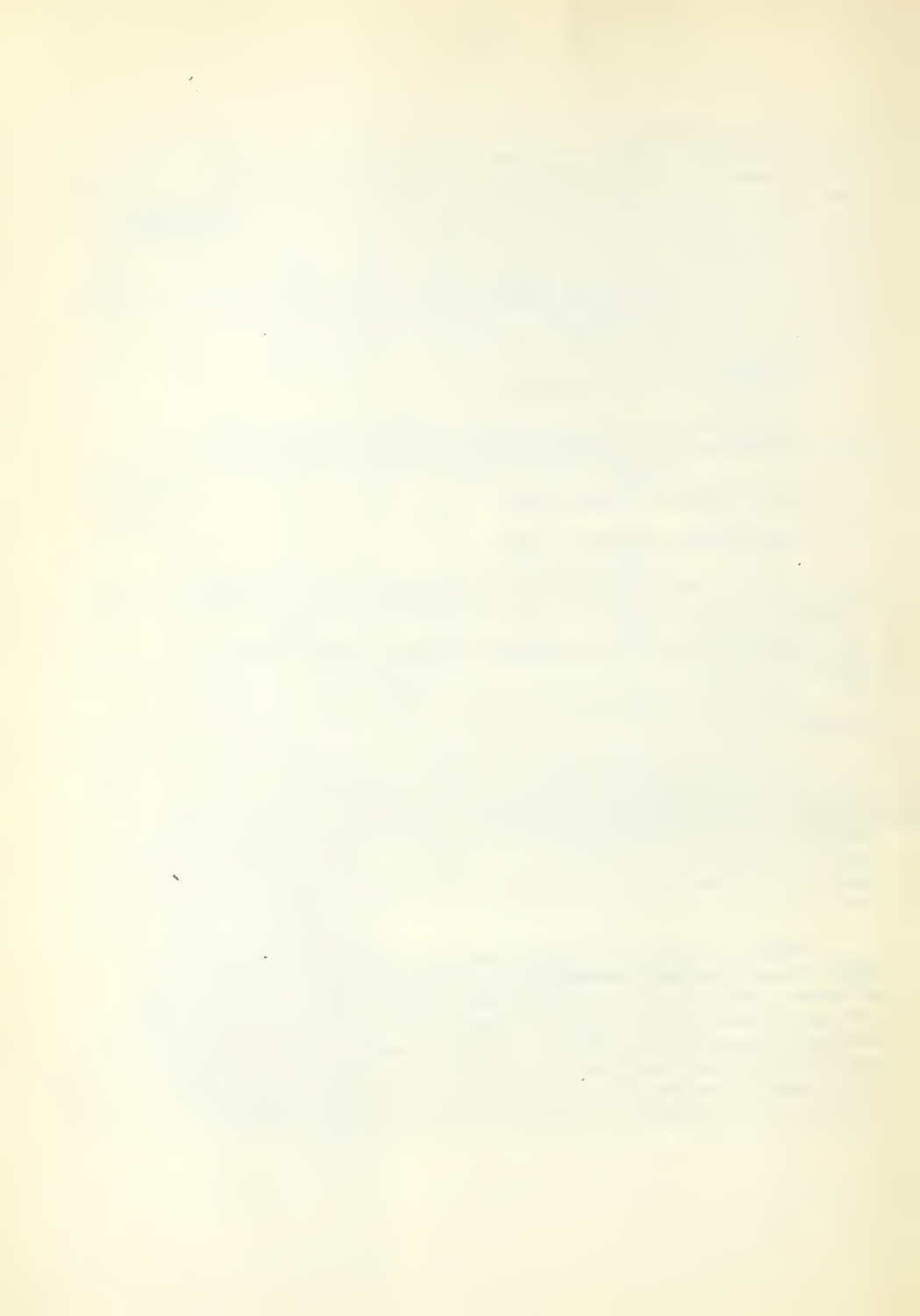## AN EXPERIMENTAL TURPENTINE STILL

For use in Gum Buying and Experimental Naval Stores Work

 $Bv$ 

E. L. Patton, Associate Chemical Engineer, Naval Stores Station, Bureau of Agricultural Chemistry and Engineering, United States Department of Agriculture, Olustee, Florida.



The most dependable method of determining the quality of turpentine gum is to distill it and calculate its value from the products of distillation. If properly carried out this will give the amount of turpentine and the grade and amount of rosin, as well as amount of trash in a sample of gum. This is of particular importance at the present time, due to the increasing amount of turpentine gum being sold on the basis of the grade and quantity of rosin and amount of turpentine it will produce upon distillation.

With this in mind the Naval Stores Station has built a small experimental still in which one-tenth of a barrel of gum may be distilled in thirty to forty-five minutes. The results on this still are comparable to those obtained on a full-size fire still properly operated.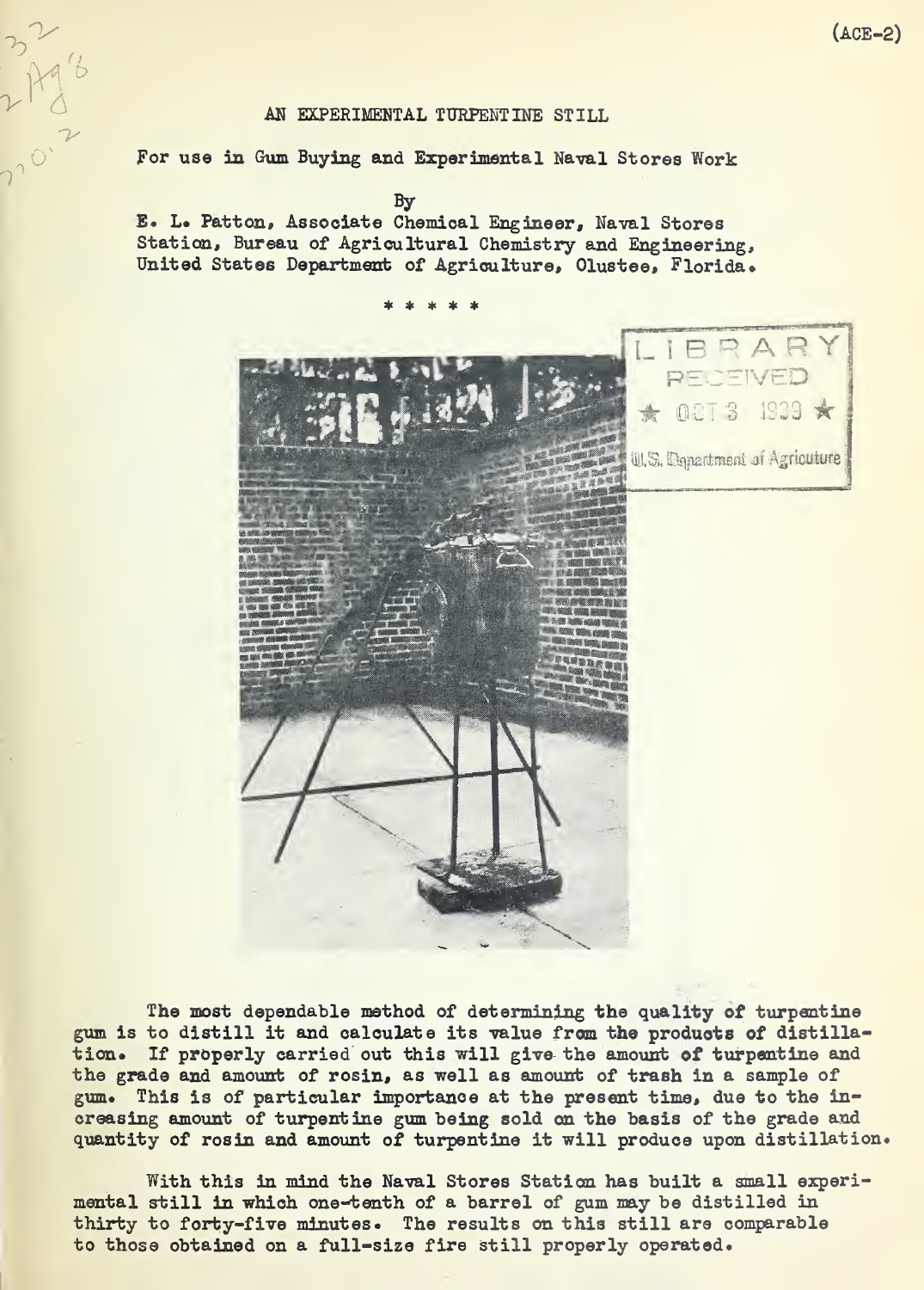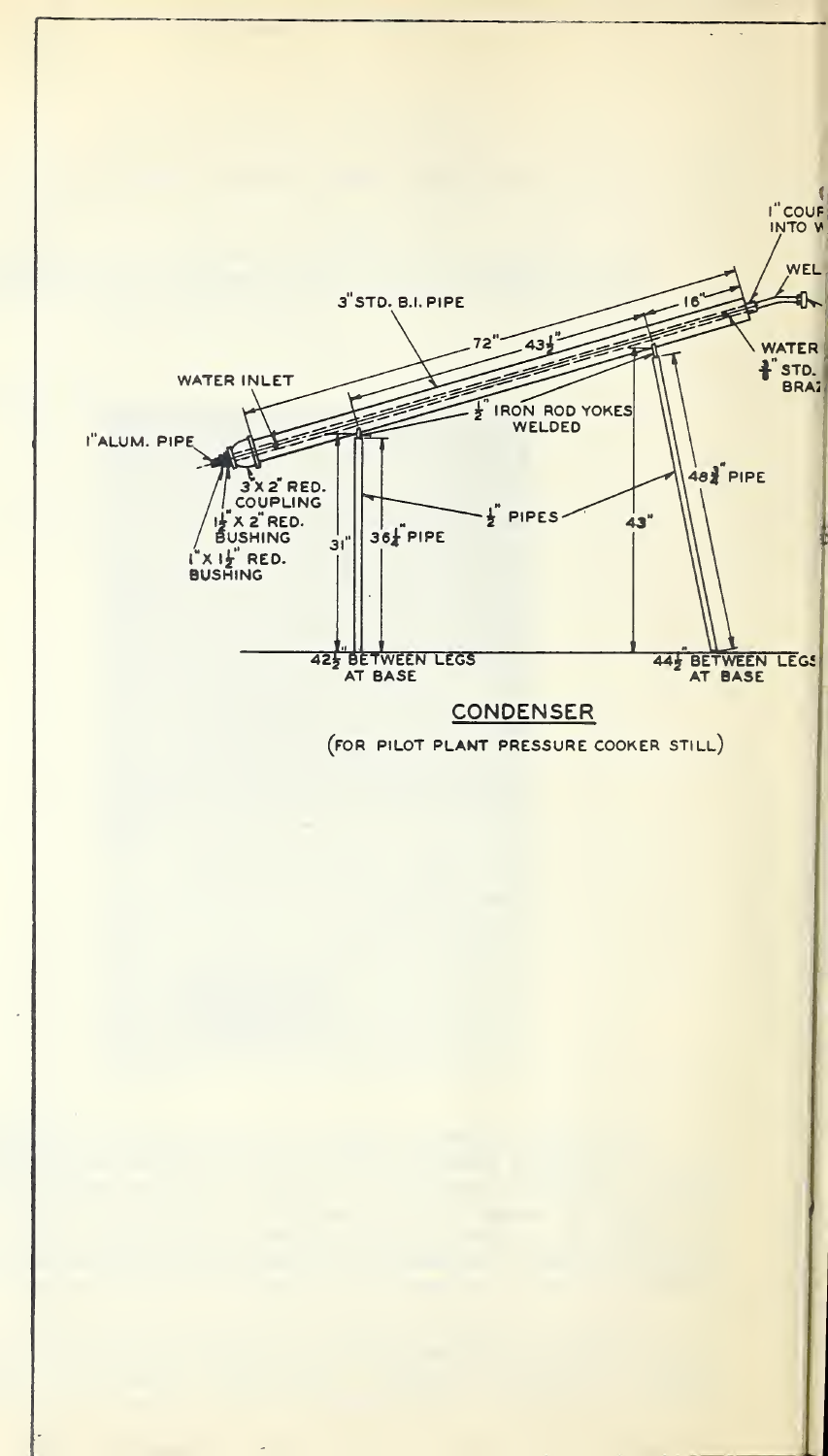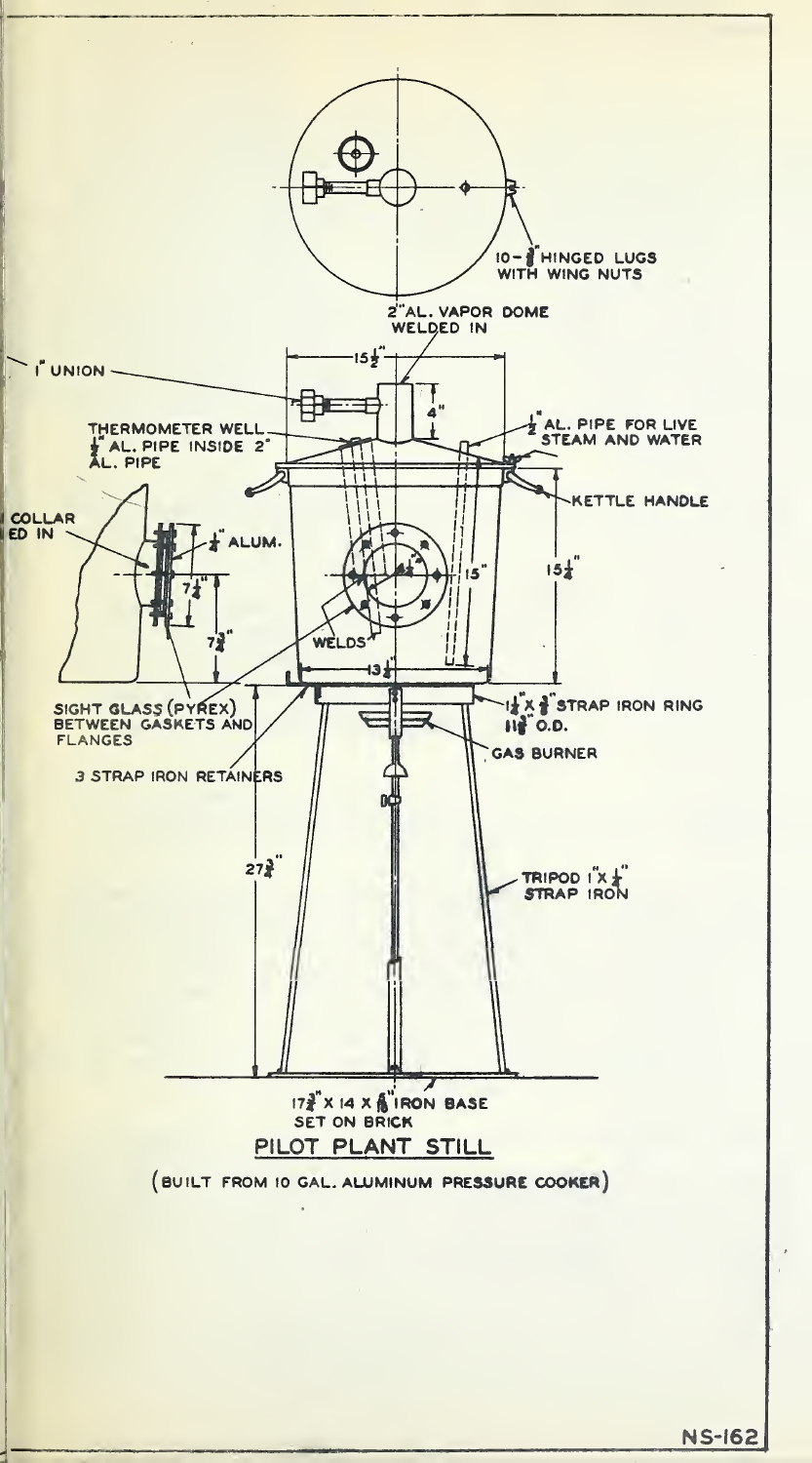The still was made from a 10-gallon aluminum pressure cooker and other standard stock parts. However, an experimental still could be built of such non-corrosive metals as copper, monel metal and stainless steel. A number of holes were cut into the cooker top to adapt it for use as a still. The three-quarter-inch holes were used for a thermometer well and steam injector tube, and to add water to the charge.

This still can be used for the distillation of gum on a scale larger than with the laboratory flask and smaller than with a regulation still. The advantage of this size permits the distillation of a more representative sample than does the flask, and does not require the use of a full eightor ten-barrel charge of gum. This small experimental still has been found very convenient at the Station in determining experimental results from various classes of crude gum and many modifications in gum processing.

The aluminum pressure cooker is recommended in making the still, since it effects a saving in time and cost of fabrication, and provides a still of ample size, optimum shape and opening for charging crude gum and discharging the rosin.

The minimum to maximum "charge capacity" of a commercial still ranges from about 50 to 75 per cent of the actual volume of the still. Thus, a charge for the 10-gallon pilot plant still consists of 5 to 7»5 gallons of crude gum. Although smaller amounts can be handled satisfactorily, it is difficult to obtain a representative sample of crude gum smaller in volume than 5 gallons because of the chips and other foreign materials present in the gum.

One of the advantages in using the cooker is the large mouth which makes charging and discharging easy, effecting a complete removal of rosin from the still at the end of each run.

This still is heated by a direct gas flame, although other means, such as gasoline fleme, steam coils, oil bath or an electrical resistance unit, might be used. However heated, precautions must be taken to control the temperature of gum in the still to prevent rosin degradation. This control is effected by a long-stem thermometer thrust in a well or jacket which reaches below the level of the final liquid rosin. Turpentine is removed from crude gum principally by a steam distillation. Provision is made in this case for the addition of live steam. Also, water may be added to the charge during distillation and vaporized by heat supplied to the still

This small experimental still is adaptable also to cleaned gum.

The sketch shows a single tube condenser. The still can be operated with any type of condenser, of sufficient size, that can be conveniently hooked to it. In fact, a small vertical tubular condenser is recommended. With the latter type of condenser, accurate turpentine yields can be obtained when the still is run at a rapid rate.

Although this still was built from a die-cast pressure vessel, one could be made from sheet metal of about 10-gage thickness, since there is no advantage in the strength of materials of this "pressure vessel" over that which is required for operation at atmospheric pressure.